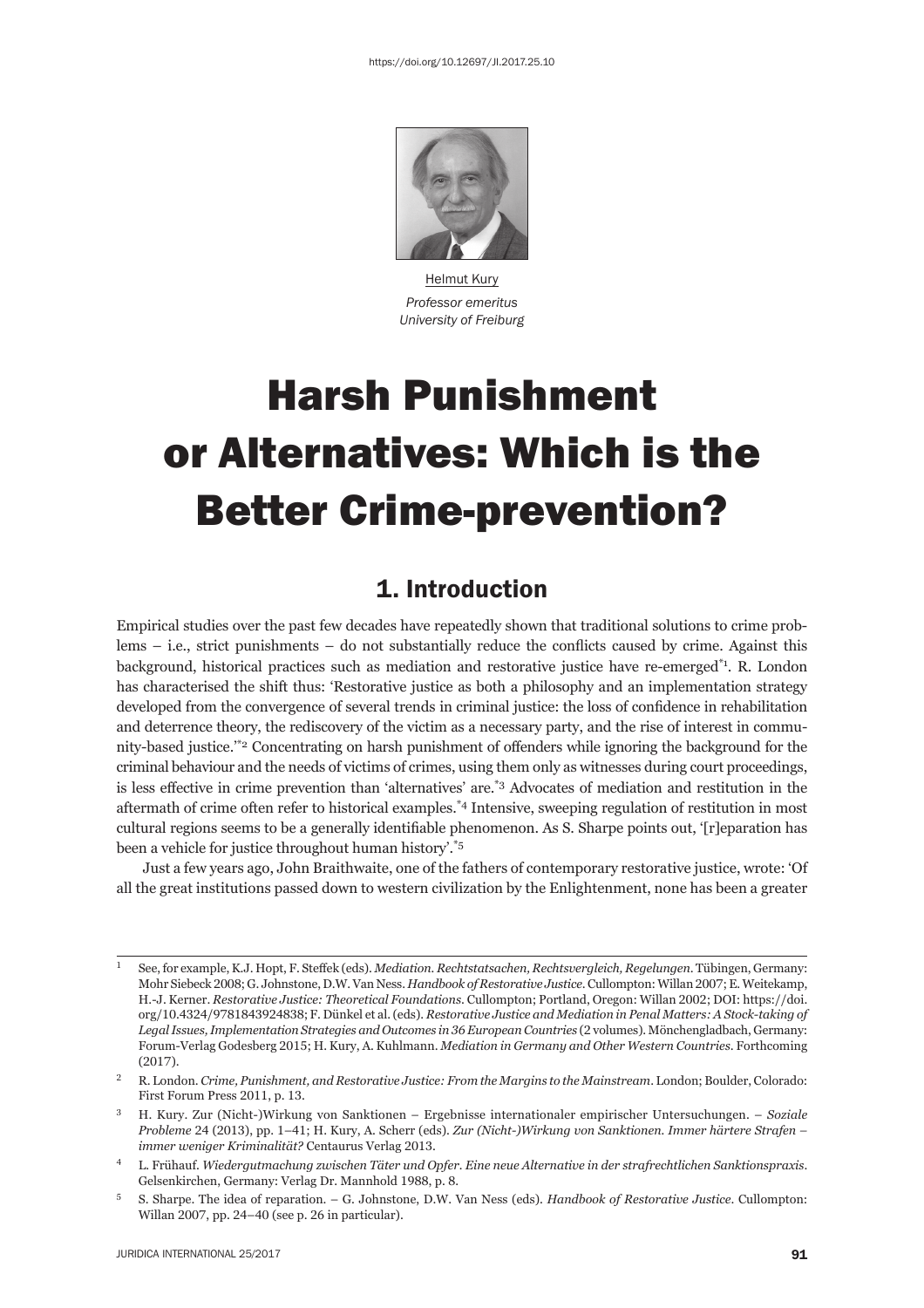failure than the criminal justice system.'\*6 He compared it to, as one example, medicine, concluding, as F. McElrea has, that the criminal justice system 'has been less adaptive than other institutions, less responsive to transformations to the environment in which it operates'.\*7 Braithwaite points to the (re-)emergence of restorative justice as one such reform capable of being evidence-based and more responsive. According to L. Walgrave, the difference between restorative justice and criminal justice can be seen especially in the following distinguishing characteristics:

Crime in restorative justice is defined not as a transgression of an abstract legal disposition, but as social harm caused by the offence. In criminal justice, the principal collective agent is the state, while collectivity in restorative justice is mainly seen through community. The response to crime is not ruled by a top-down imposed set of procedures but by a deliberative bottom-up input from those with a direct stake in the aftermath.\*8

In many instances, this approach has shown itself to be successful through lower recidivism rates, redressing of the victims' grievances through addressing their material and financial needs, healing for the communities involved, and fostering of a greater sense of overall satisfaction with the process among the participants.\*9

International empirical research shows clearly that most victims, with the possible exception of some of those victimised via very serious crimes, are more interested in restitution for the harm caused than they are in severe punishment of the offender.<sup>\*10</sup> Yet the predominant government reaction to crime is organised in a way that disregards these needs of the majority of victims and of broad segments of the population who are more concerned with restoration of peace in society and with reduction in the conflicts caused by crime. In this context, mediation and restorative justice can help to bridge the gaps between opposing interests. D.M. Gromet states:

Restorative justice presents a different approach to achieving justice than the traditional court system. Whereas court systems depend on punitive measures and do not attend to victim concerns, restorative justice focuses on repairing the harm caused by an offense, bringing the offender back into society, and giving all actors affected by the crime (the offender, the victim and the community) a direct voice in the justice process.\*11

Central for the acceptance of mediation and restorative justice in a society is that its structure, process, and opportunities be understood well by the population and by the penal institutions, especially the judges and the courts.\*12 G. Johnstone and D.W. Van Ness point out in this context: 'Yet, despite its growing familiarity in professional and academic circles, the meaning of the term "restorative justice" is still only hazily understood by many people."<sup>\*13</sup>

<sup>ɷ</sup> J. Braithwaite. Foreword. – D. Cornwell et al. (eds). *Civilizing Criminal Justice: An International Restorative Agenda for Penal Reform.* Hook: Waterside Press 2013, pp. 11-14 (on p. 12).

F. McElrea (2013). Restorative justice as procedural revolution: Some lessons from the adversary system. – D. Cornwell et al. (eds). *Civilizing Criminal Justice: An International Restorative Agenda for Penal Reform*. Hook: Waterside Press 2013, pp. 81-115 (p. 12).

ɹ L. Walgrave. Integrating criminal justice and restorative justice. – G. Johnstone, D.W. Van Ness (eds). *Handbook of Restorative Justice*. Cullompton: Willan 2007, pp. 559–579 (on p. 559).

H. Kury. Mediation, restorative justice and social reintegration of offenders: The effects of alternative sanctions on punishment. – H. Kury et al. (eds). *Women and Children As Victims and Off enders: Background, Prevention, Reintegration. Suggestions for Succeeding Generations*, Vol. 2. Springer International Publishing Switzerland 2016, pp. 249-282. DOI: https://doi.org/10.1007/978-3-319-28424-8.

<sup>&</sup>lt;sup>10</sup> K. Sessar. Wiedergutmachen oder Strafen. Einstellungen in der Bevölkerung und der Justiz. Pfaffenweiler, Germany: Centaurus-Verlagsgesellschaft 1992; K. Sessar. Restitution or punishment: An empirical study on attitudes of the public and the justice system in Hamburg. – *Eurocriminology* 8 (1995), pp. 199-214.

 $11$  D.M. Gromet. Psychological perspectives on the place of restorative justice in criminal justice systems.  $-$  M.E. Oswald et al (eds). *Social Psychology of Punishment of Crime*. Chichester: Wiley-Blackwell 2009, pp. 39-54 (on p. 40).

 $12$  H. Kury, A. Kuhlmann (see Note 1).

ɲɴ G. Johnstone, D.W. Van Ness. The meaning of restorative justice. – G. Johnston, D.W. Van Ness (eds). *Handbook of Restorative Justice*. Cullompton: Willan 2007, pp. 5-23 (p. 6).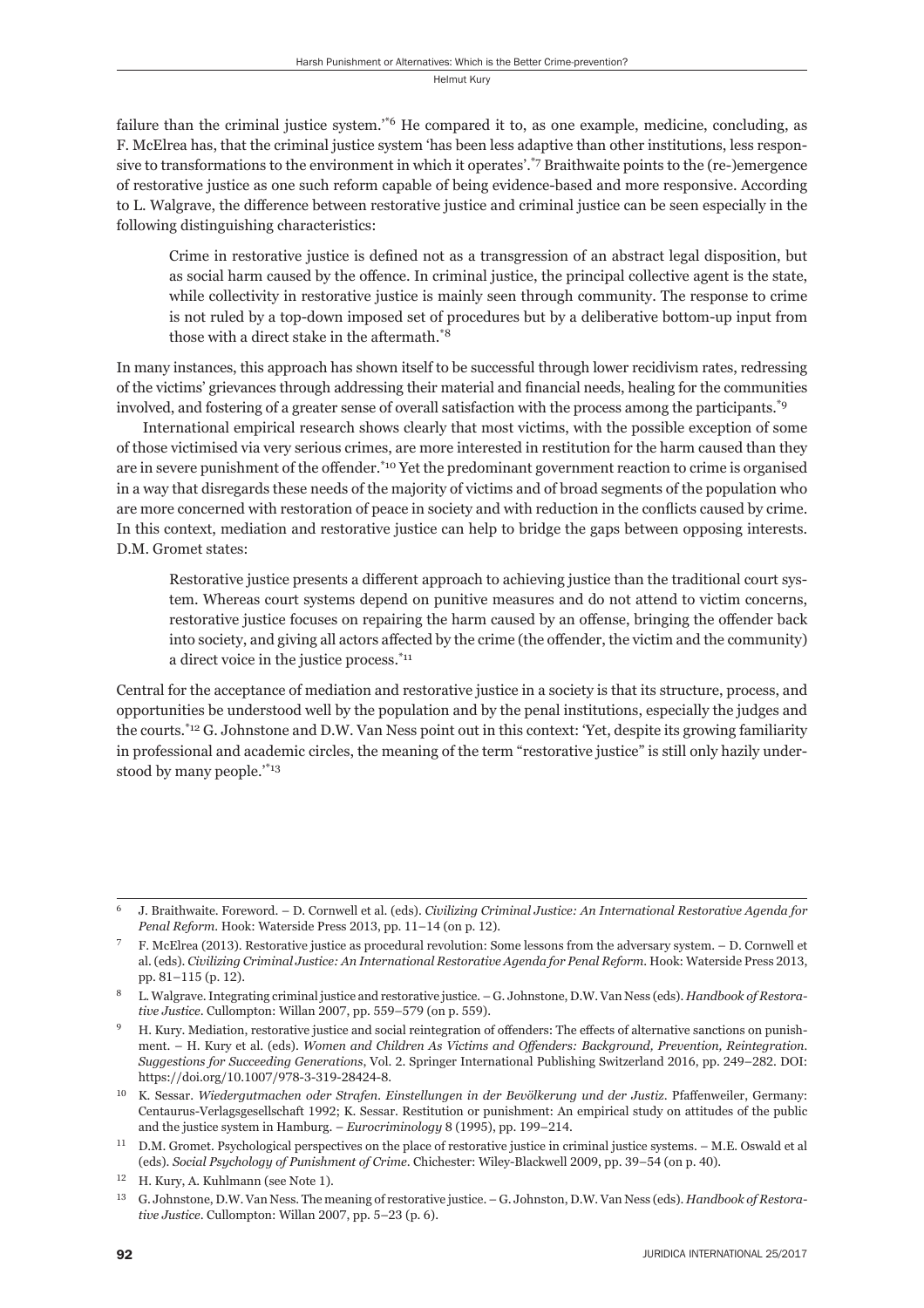#### 2. Developments in Germany

In the middle of the previous century, after having long been consigned to oblivion<sup>\*14</sup>, mediation, along with its positive effects, became a subject of international discussion again, mainly thanks to the interest created by the newly established discipline of victimology research.\*15 In the 1980s, German professionals began increasing discussion of mediation, against the background of reports from the United States about the successful, time-saving, cost-effective, and also peace-finding application of this approach.<sup>\*16</sup> In the decade that followed, mediation was discussed as if it were an omnipotent method, capable of resolving conflicts related to all kinds of quarrels and problems. Today this method is solidly established, and in the more seasoned modern view it is regarded as an important measure for resolving conflicts. However, the potential of the method is still far from being fully utilised, as has been pointed out by experts.<sup>\*17</sup>

The German Criminal Code (Strafgesetzbuch, StGB) mentions the subject of restitution (*Wiedergutmachung*) twice, once with regard to duties in the context of probation (in §56b of Part 2) and the second time in the context of a definition of punishment (in  $\S 46$  of Part 2). On 15 December 1999, the German government implemented the *Gesetz zur Förderung der außer gerichtlichen Streitbeilegung*, a law to enhance conflict resolution outside the courts. With this law, victim–offender restitution (termed 'TOA') became an official part of the penal procedure.\*18 Germany's Juvenile Court Act (Jugendgerichtsgesetz, abbreviated 'JGG') places education squarely at its centre. Already in 1923, the JGG had provided an opportunity for the court to require separate restitution from the offender. From this perspective, restitution or mediation plays a central role because these approaches allow the offender to understand the negative impact of his or her crime clearly by listening directly to the experiences of the victim(s). Thus the juvenile-court system introduced the idea of restitution and victim–offender mediation early on.<sup>\*19</sup>

Today, the procedure for victim–offender restitution remains uniform across the various states of Germany. The following criteria are employed for the application of TOA: it does not encompass petit crimes, there is to be no net widening of social control, the presence of an individual victim is required, the circumstances of the crime must be clearly defined, the offender must have expressed remorse and accepted responsibility for the crime, and both parties (the victim and the offender) must have accepted the prescribed procedure and demonstrated willingness to co-operate.<sup>\*20</sup> Victim–offender mediation is seen, correctly, as an excellent pedagogic opportunity for the offender and also shows successful incidence of reducing the harm incurred by the victim, yet in practice it was used relatively rarely in Germany until quite recently. More often, courts impose punishments that require the offender to pay fines.

#### 3. Developments in other European countries

In collaboration with the German Ministry of Justice, K.J. Hopt and F. Steffek published a reader on mediation, which provides an overview of the current issues related to mediation in Europe and beyond.<sup>\*21</sup> The volume presents regulations and research from 19 countries, not limited to European states.\*22 The authors argue that mediation needs to be promoted further as a form of conflict reduction. One important

 $14$  L. Frühauf (see Note 4), p. 63.

<sup>&</sup>lt;sup>15</sup> H.J. Schneider. *Viktimologie – Wissenschaft vom Verbrechensopfer*. Tübingen, Germany: Mohr 1975.

<sup>&</sup>lt;sup>16</sup> D. Frehsee. *Schadenswiedergutmachung als Instrument strafrechtlicher Sozialkontrolle*. Berlin 1987; D. Rössner. Die Universalität des Wiedergutmachungsgedankens im Strafrecht. – H.-D. Schwind et al. (eds). *Festschrift für Hans Joachim*   $S$ chneider zum 70. Geburtstag am 14. November 1998. Kriminologie an der Schwelle zum 21. Jahrhundert. Berlin 1998, pp. 877-896. DOI: https://doi.org/10.1515/9783110901542.877; G. Kaiser. *Kriminologie. Ein Lehrbuch*. Heidelberg, Germany: C.F. Müller 1996, p. 216 ff.

<sup>&</sup>lt;sup>17</sup> K.J. Hopt, F. Steffek. Mediation – Rechtsvergleich, Regelungsmodelle, Grundsatzprobleme. – K.J. Hopt, F. Steffek (eds). *Mediation. Rechtstatsachen, Rechtsvergleich, Regelungen*. Tübingen, Germany: Mohr Siebeck 2008, pp. 3-102 (p. 7).

ɲɹ G. DeLattre. Der Täter-Opfer-Ausgleich – die Praxis eines anderen Umgangs mit Straftaten. – P. Senghaus (ed.). *Mediation und Polizei*. Rothenburg & Oberlausitz, Germany: Sächsische Polizei 2010, pp. 81-102 (p. 90).

ɲɺ W. Heinz. Opfer und Strafverfahren. – G. Kaiser et al. (eds). *Kleines Kriminologisches Wörterbuch*. Heidelberg, Germany: C.F. Müller 1993, pp. 372-377 (p. 376).

 $20$  G. DeLattre (see Note 18), p. 93.

<sup>&</sup>lt;sup>21</sup> K.J. Hopt et al. (see Note 1). See also D. Rössner (see Note 16), p. 881 *ff*.

ɳɳ R. Lummer et al. (eds). *Restorative Justice – A European and Schleswig-Holsteinian Perspective. Schriftenreihe Soziale Strafrechtspflege*, Vol. 1. 2011, pp. 235-242.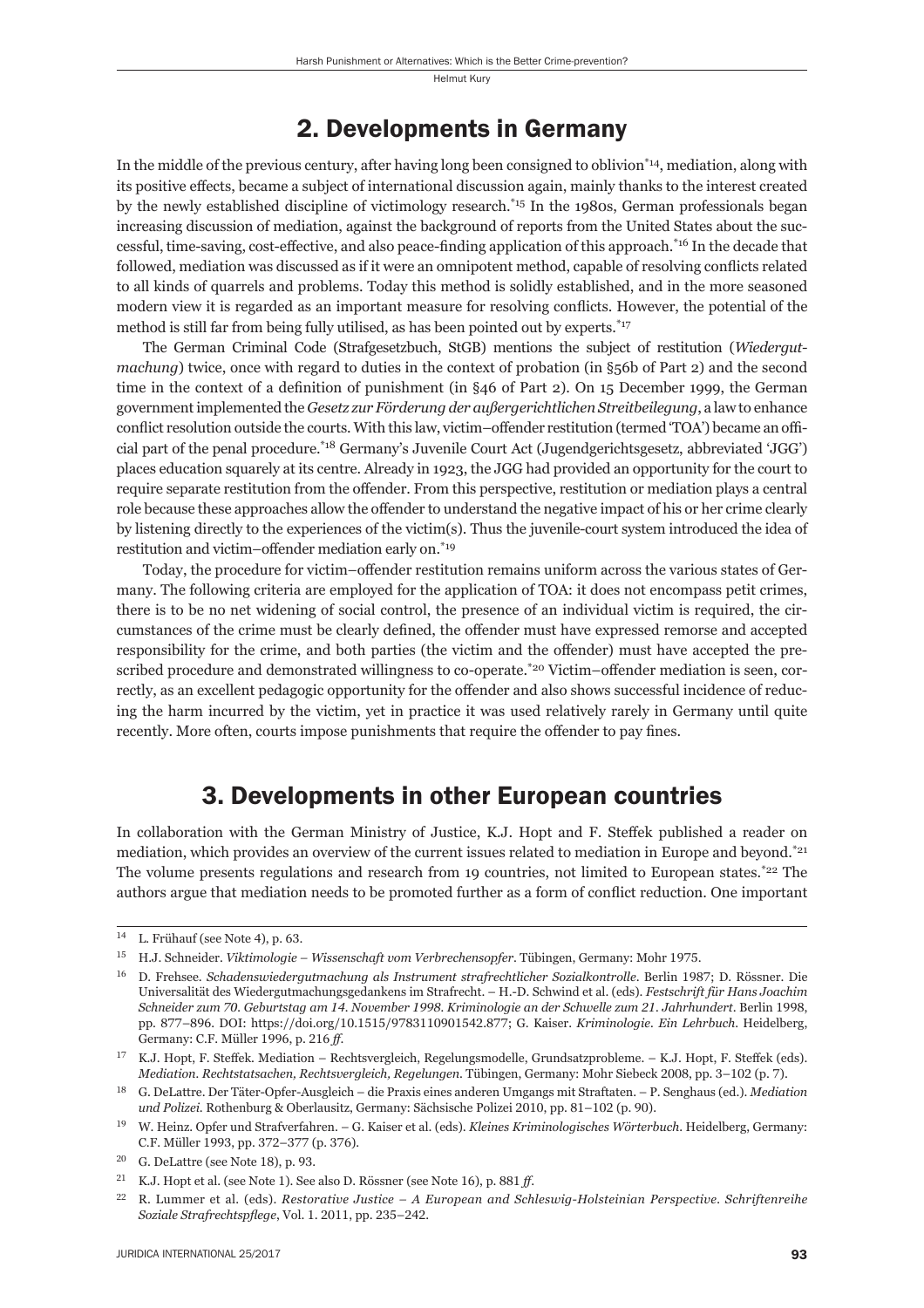aspect of this is provision of easier access to the law-related process for citizens. Mediation offers several other advantages in addition, among them an opportunity for more effective conflict resolution, increased support for the parties involved, constructive approaches to reduction of crime, decreasing of the burden faced by courts (i.e., case overloads), and a reduction in costs for all parties – including the state.\*23

Hopt and Steffek emphasise the clear differences in the procedure for mediation from one country to the next. These are not surprising when one considers the considerable variation in definitions of the concept and the differences in legal culture.<sup>\*24</sup> The theory clearly lays out that co-operation on a voluntary basis is a key element of mediation, but some states nevertheless discuss the question of whether the parties may be forced to co-operate under certain circumstances. In addition, the role of the mediator is defined differently – for example, with regard to whether he or she is allowed to offer suggestions and possible solutions. Alongside their use in a penal connection, mediation and victim-to-offender restitution are used more and more for extralegal problems, such as family matters (for example, during resolution of conflicts related to divorce), problems in school, and workplace disputes.

While they display differences in several respects, the definitions of mediation in various countries concentrate on four elements: the presence of conflict, the voluntary nature of the action, systematic support of communication between the parties, and a solution that has been identified by the parties with the support of a mediator who has no decision-making power. The positive impact of mediation can be seen in all societies where the procedure is focused on the social conflict and in which the legal regulation is limited to serving a supportive function. All legal systems accept that mediation is intended not for spontaneous or arbitrary support but for the facilitation of communication between the individual parties by experts. Confidentiality of the procedure and neutrality of the mediator play a central role in the success of this process.\*25 International studies have found that the training of mediators differs greatly between countries.\*26 Only a few countries have clearly specified training programmes. Similarly, there is great variety internationally in the professional groups active as mediators.

S. Tränkle compares the German *Täter-Opfer-Ausgleichs-Verfahren* (victim–offender mediation procedure) with the French model of *Médiation Pénale* with regard to adult criminal law and the probability of implementation under the conditions of the respective penal procedure. She critically discusses the realworld probability of implementing mediation with the current conditions under the traditional penal procedure. She points out that mediators have to accomplish a difficult task – namely, transformation of the traditional criminal-court procedure into one that can offer a chance for effective mediation. Mediation, according to her study, is hindered when the parties act with a focus on the penal procedure. The orientation of the parties toward their role in the traditional penal procedure is not an opportune starting point for open conversation. The potential for open conversation has to be clarified before the actual mediation can begin. Proceeding from this background, Tränkle comes to the conclusion that a structural 'docking to the penal procedure' hinders the development of mediation. The influence of the traditional penal procedure on the shaping of mediation cannot be excluded, because the practice itself is dominated by attention to the law. Hence, Tränkle argues that mediation can lead only partly, if at all, to transcending the realm of the traditional criminal-court procedure.\*27

In consideration of their experiences of co-operating with Eastern European countries, J. Willemsens and Walgrave point to problems and oppositions such as 'a highly punitive attitude among the public and policy makers, an uncritical reliance on incarceration, strong resistance within law enforcement, prosecutors and judges who fear competition from alternatives, a passive civil society and weakened public legitimacy of the state and its institutions, limited trust in NGOs and in their professional capacities, lack of information about restorative justice and restorative justice pilots, low economic conditions making it difficult to set up projects, lack of a tradition of co-operation and dialogue in several sectors and professions, a general loss of trust in a better future and a mood of despondency and cynicism, forms of nepotism and

<sup>&</sup>lt;sup>23</sup> K.J. Hopt et al. (see Note 1), p. VII  $f$ .

<sup>&</sup>lt;sup>24</sup> K.J. Hopt, F. Steffek (see Note 17), p. 12 ff.

<sup>&</sup>lt;sup>25</sup> *Ibid.*, p. 13.

ɳɷ *Ibid*., p. ɸɱ *ff*.

ɳɸ S. Tränkle. *Im Schatten des Strafrechts. Eine Untersuchung der Mediation in Strafsachen am Beispiel des deutschen Täter-Opfer-Ausgleichs und der französischen médiation pénale auf der Grundlage von Interaktions- und Kontextanalysen*. Berlin: Duncker & Humblot 2007, pp. 335-340.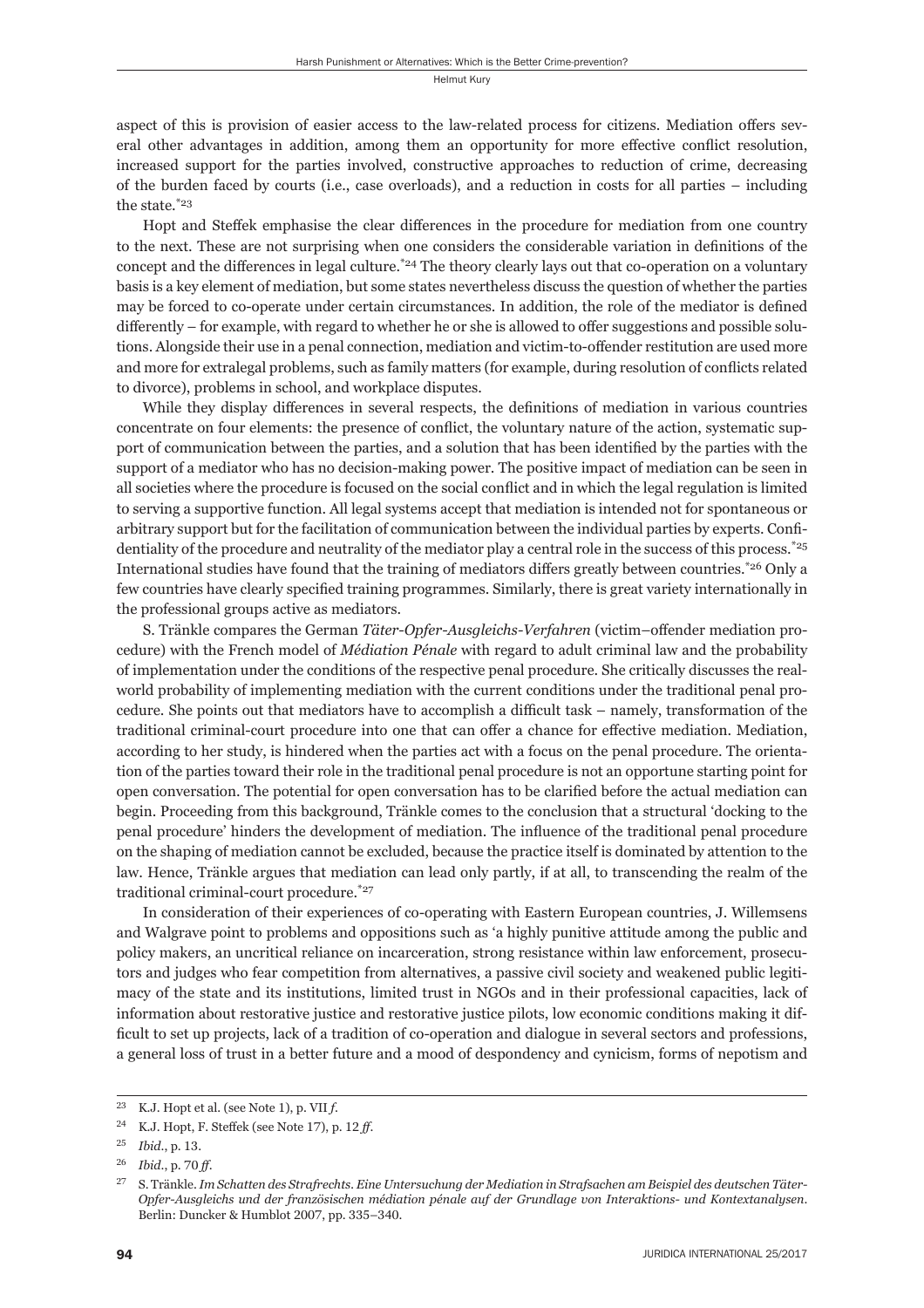even corruption in parts of the criminal justice system, heavy administrative and financial constraints on the agencies preventing investment in qualitative work'.\*28

Meanwhile, mediation has become an international phenomenon and is used in Germany and other Western countries not only in criminal- or civil-law cases but also to address other conflicts, such as controversies within families<sup>\*29</sup>, in schools<sup>\*30</sup>, in the workplace, within communities<sup>\*31</sup>, between commercial companies<sup>\*32</sup>, in the police force<sup>\*33</sup>, and within prisons<sup>\*34</sup>. But overall it can be said that 'it is within criminal justice that [mediation] is fast becoming most influential'.\*35

The Ministry of Justice for England and Wales reports in a press release from 14 March 2013 that mediation will be used to aid in couples' separation procedures. The UK government strongly supports mediation, which represents a quicker, simpler, and more effective way for couples who are separating to agree on how to divide their assets or arrange contact with children, one that avoids the traumatic and divisive effects of courtroom battles. The Ministry of Justice included in its annual budget 25,000,000 pounds sterling to support mediation programmes in this field and develop new binding legislation stipulating that couples 'must consider mediation to sort out the details of their divorce' before going to court. The main advantages are seen in reduction of costs and time: According to the Ministry of Justice, '[t]he average cost of resolving property and financial disputes caused by separation is approximately  $\epsilon_{500}$  through mediation for a publicly funded client, compared to  $\mathcal{E}_4$ ,000 for issues settled through the courts. The average time for a mediated case is 110 days compared to 435 days for non-mediated cases'.\*36

B. Morrison discusses mediation programmes in schools, concluding: 'As the field of restorative justice began to define itself in the 1990s, the role of schools in promoting restorative justice was seen as central to developing a more restorative society as a whole.<sup>\*37</sup> Today, there are many programmes, internationally, that focus on developing social and emotional intelligence in schools, in the sense conceived of by, for example, L.W. Sherman, who sees restorative justice as 'emotionally intelligent justice'.\*38 Evaluations have shown positive results, 'that the use of restorative measures, across a range of levels, is an effective alternative to the use of suspensions and expulsions'.\*39

Van Ness writes about mediation programmes in United States prisons in, for example, the context of 'victim awareness and empathy programmes' but also for the resolution of conflicts between inmates and prison staff.<sup>\*40</sup> In some programmes, victims or stand-ins for them are included, while in others the immediate victims do not participate.<sup>\*41</sup> The use of restorative justice and victim–offender mediation in

ɳɹ J. Willemsens, L. Walgrave. Europe. – G. Johnstone, D.W. Van Ness (eds). *Handbook of Restorative Justice*. Cullompton: Willan 2007, pp. 488-499 (p. 491).

<sup>&</sup>lt;sup>29</sup> B. Bannenberg et al. *Mediation bei Gewaltstraftaten in Paarbeziehungen*. Baden-Baden, Germany, 1999.

ɴɱ B. Morrison. Schools and restorative justice. – G. Johnstone, D.W. Van Ness (eds). *Handbook of Restorative Justice*. Cullompton: Willan 2007, pp. 325-351.

ɴɲ K. McEvoy, H. Mika. Restorative justice and the critique of informalism in Northern Ireland. – *British Journal of Criminology* 42 (2002), pp. 534-562. DOI: https://doi.org/10.1093/bjc/42.3.534.

ɴɳ R. Young. Testing the limits of restorative justice: The case of corporate victims. – C. Hoyle, R. Young (eds). *New Visions of Crime Victims*. Oxford; Portland, Oregon: Hart Publishing 2002, pp. 133-172. DOI: https://doi.org/10.5040/9781472559258. ch-006.

<sup>&</sup>lt;sup>33</sup> P. Senghaus (ed.). *Mediation und Polizei*. Rothenburg & Oberlausitz, Germany: Sächsische Polizei 2010.

ɴɵ A.-K. Sasse. *Einbindung der Mediation in die Gerichtsbarkeit. Gerichtliche Mediation in Strafvollzugssachen – ein Projekt*. Hamburg: Dr. Kovac 2010.

ɴɶ S. Green. The victims' movement and restorative justice. – G. Johnstone, D.W. Van Ness (eds). *Handbook of Restorative Justice*. Cullompton: Willan 2007, pp. 171-191 (p. 183).

<sup>&</sup>lt;sup>36</sup> UK Ministry of Justice. More mediation encouraged as divorce hotspots are revealed. Press release of 20.2.2013, London. Available at https://www.gov.uk/government/news/more-mediation-encouraged-as-divorce-hotspots-are-revealed (most recently accessed on 19.7.2017); UK Ministry of Justice. Moving family mediation forward. Press release of 14.3.2013, London. Available at https://www.gov.uk/government/news/moving-family-mediation-forward (most recently accessed on 19.7.2017).

 $37$  B. Morrison (see Note 30), p. 325.

<sup>&</sup>lt;sup>38</sup> L.W. Sherman. Reason for emotion: Reinventing justice with theories, innovation, and research. – *Criminology* 41 (2003), pp. 1-38. DOI: https://doi.org/10.1111/j.1745-9125.2003.tb00980.x.

 $39$  B. Morrison (see Note 30), p. 340.

ɵɱ D.W. Van Ness. Prisons and restorative justice. – G. Johnstone, D.W. Van Ness (eds). *Handbook of Restorative Justice*. Cullompton: Willan 2007, pp. 312-324 (p. 314).

<sup>&</sup>lt;sup>41</sup> See, with reference to Germany, discussion of a similar programme in Hamburg: O. Hagemann. Restorative justice in prison? – L. Walgrave (ed.). *Repositioning Restorative Justice*. Cullompton: Willan 2003, pp. 218–231 (p. 225).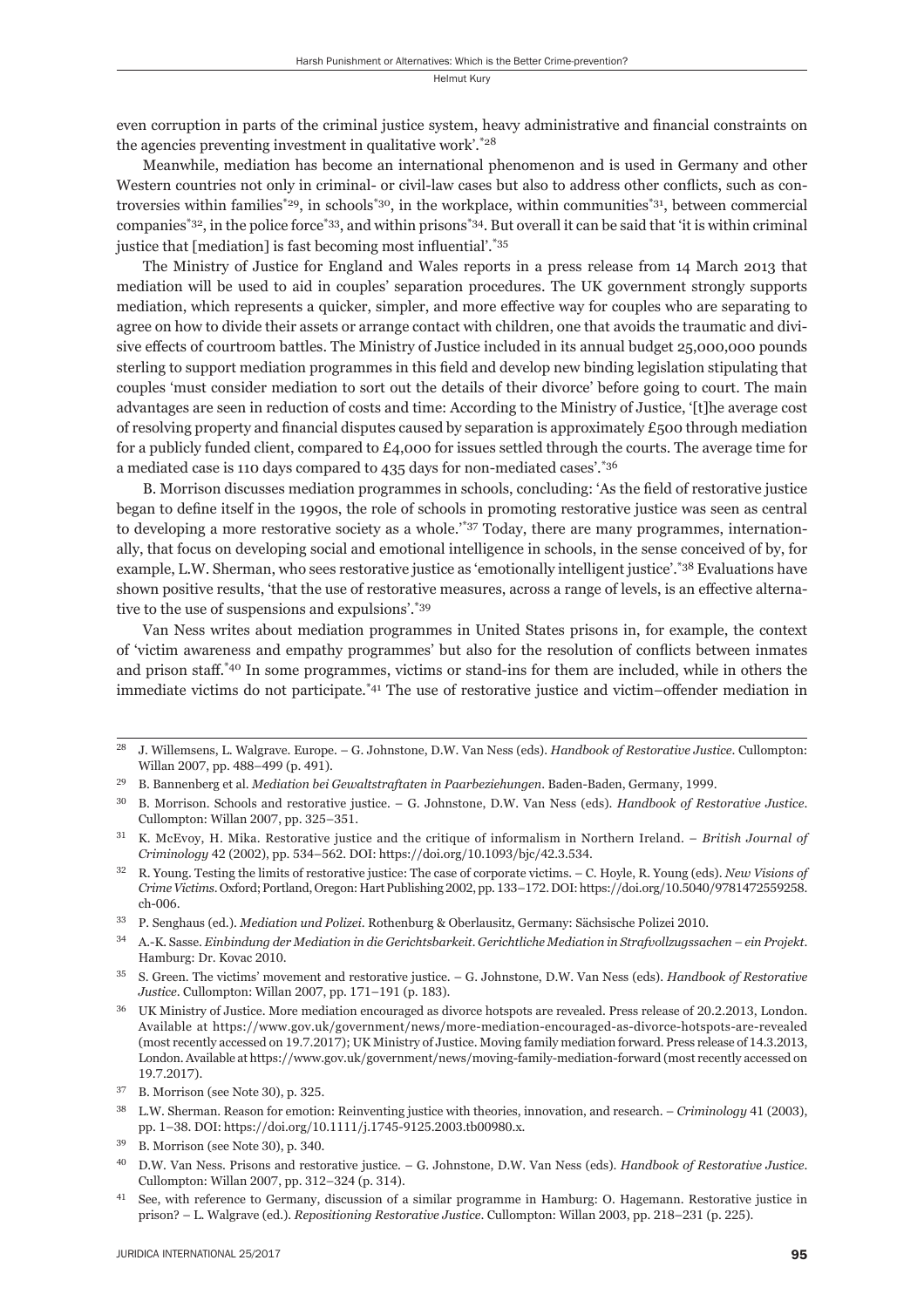European prisons is on the increase in some countries, Belgium and Germany among them. For Belgium, we can look to the research by K. Buntinx.\*42

With some programmes, the main aim is reconciliation of the inmate with his or her family members or preparation of the community for the re-entry of the prisoner after release. In 'prison–community programmes', the interest is in reducing the separation between inmate and community, a very important element for successful reintegration after release. Of special importance too is the reduction of 'prisonisation'. Van Ness explains: 'Prison subcultures are typically deviant, making rejection of deviance more difficult for prisoners. Inviting them to participate in a process of restoration and transformation requires tremendous strength on their part to move against the prevailing culture […]. Prisons use or threaten physical and moral violence, making adoption of peaceful conflict resolution difficult."<sup>43</sup> Very often, offenders were themselves victims of violent crimes, as children or juveniles. According to several authors, more attention should be paid to victims in modern prison systems.\*44

# 4. Results from empirical evaluation of mediation

Until a few years ago, findings from empirical research and evaluation of mediation, including restorative justice, on the international level have been quite scarce. In recent years, this body of literature has expanded greatly, and research shows overwhelming evidence of 'the positive impact of restorative practices at multiple levels, with case types ranging from first-time offenders and misdemeanants to more serious chronic and violent offenders'.\*45 Authors argue that, in contrast to empirical research into treatment programmes for offenders, whose outcomes are not uniformly successful, studies documenting the positive results of restorative justice programmes are more consistent in their findings: 'Most studies of restorative programmes, including recent meta-analyses indicate some positive impact […], and some suggest that restorative programmes may have equal or stronger impacts than many treatment programmes.'\*46

Comparative studies analysing recidivism after participation in victim–offender restitution programmes relative to that seen with traditional penal procedure have been carried out primarily in the USA, Great Britain, and Australia.<sup>\*47</sup> Restorative justice is a broad concept, with procedures varying widely between programmes, and these programmes, in turn, may be used in different parts of the penal procedure. The development of experimental studies is often impossible, a factor that might reduce the results' validity. In addition, the criteria for judging recidivism are often not clearly defined; this reduces comparability significantly.<sup>\*48</sup> Against this background, H. Hayes presents the following summary of the outcomes: 'Despite results that show restorative justice effects no change [...] or in some cases is associated with increase in offending [...], the weight of the research evidence on restorative justice and reoffending seems tipped in the positive direction to show that restorative justice has crime reduction potential.' He does not make a 'definitive claim about restorative justice's ability to prevent crime because, at this stage, we simply do not know enough about how and why restorative justice is related to offenders' future behaviour'. However,

<sup>&</sup>lt;sup>42</sup> K. Buntinx. Victim–offender mediation in homicide cases: Opportunities and risks. Unpublished presentation for the European Society of Criminology in Tübingen, Germany, in 2012.

<sup>&</sup>lt;sup>43</sup> D.W. Van Ness (see Note 40), p. 319; see also C. Gelber. Viktimologische Ansätze im Strafvollzug. - Monatsschrift für Kri*minologie und Strafrechtsreform* 95 (2012), pp. 441-450.

<sup>44</sup> C. Gelber (see Note 43), p. 447.

<sup>&</sup>lt;sup>45</sup> G. Bazemore, L. Ellis (2007). Evaluation of restorative justice. – G. Johnstone, D.W. Van Ness (eds). *Handbook of Restorative Justice*. Cullompton: Willan 2007, pp. 397-425 (p. 397); see also H. Hayes. Reoffending and restorative justice. - G. Johnstone, D.W. Van Ness (eds). *Handbook of Restorative Justice*. Cullompton: Willan 2007, pp. 426-444.

ɵɷ J. Bonta et al. Quasi-experimental evaluation of an intensive rehabilitation supervision program. – *Criminal Justice and Behavior* 27 (2000), pp. 312-329; DOI: https://doi.org/10.1177/0093854800027003003; W. Nugent et al. Participation in victim–offender mediation and the prevalence of subsequent delinquent behavior: A meta-analysis. – *Utah Law Review* 2003, pp. 137-166.

 $47$  H. Hayes (see Note 45), p. 433.

ɵɹ H. Kury. *Die Behandlung Straff älliger. Teilband I: Inhaltliche und methodische Probleme der Behandlungsforschung*. Berlin: Duncker & Humblot 1986; C. Menkel-Meadow. Restorative Justice: What is it and does it work? – *Annual Review of Law and Social Science* 2007, 3, pp. 161-187. DOI: https://doi.org/10.1146/annurev.lawsocsci.2.081805.110005.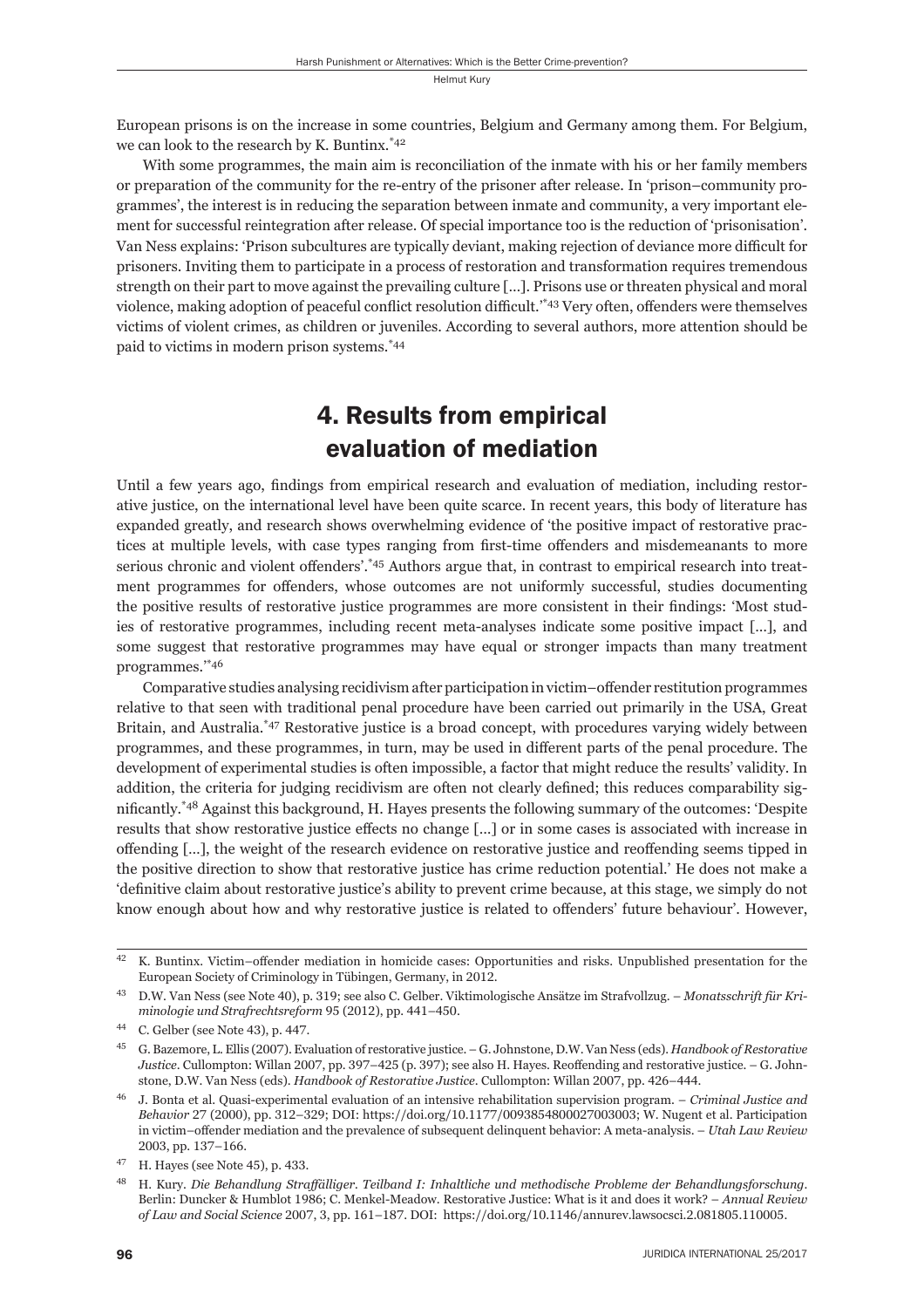he continues, he does wish to suggest that, 'on balance, restorative justice "works"'.\*49 This approach can contribute to reductions in recidivism, but, he notes, 'post-intervention experiences are important', as J. Latimer et al. have written when describing their meta-analyses: 'Although restorative programs were found to be significantly more effective, these positive findings are tempered by an important self-selection bias inherent in restorative justice research.'\*50

Latimer and S. Kleinknecht point out the following:

In general, empirical research into restorative justice is arguably still in its infancy. Numerous questions remain unanswered. There are several issues, however, that do appear to be resolved. Victims who experience a restorative justice program express high levels of satisfaction with the process and the outcomes. Victims also believe that the process is fair. There are strong indications that victims are much less satisfied within the traditional court system [...]. Offenders also express high levels of satisfaction with restorative justice programming and perceive the process to be fair. In addition, research suggests that offenders processed by the traditional system are less satisfied. There is evidence, though, that the severity of the restitution agreement is closely related to an offenders' [*sic*] satisfaction level. The harsher the restitution, the more likely an offender will express dissatisfaction with the program. Most restorative justice program participants have a high level of success in negotiating restitution agreements. There is also an indication that a high proportion of offenders referred to restorative justice programs follow through on their agreements and are more likely to comply than are offenders with court-ordered restitution. $*51$ 

The most frequent criticism of restorative justice focuses on the possible problem of a reduction in, or detrimental effect on, the deterrent impact of (harsh) punishment. However, proponents of restorative justice point out in this regard that deterrence has not been proved to have substantive effects.\*52 'It is of course true that the deterrent effects of punishment tend to be greatly overestimated and its tendency to re-enforce criminality underestimated. However, the average citizen will probably find this response unconvincing, because the idea that without penal sanctions for law-breaking, many people will succumb to temptations to break the law seems self-evident to most people,' states Johnstone.\*53 This emphasises the necessity of educating the public about mediation and its greater success, in many circumstances, in resolving conflicts in various branches of society and addressing the impacts of crime.

## 5. Final discussion

An overview of international publications on mediation and restorative justice in European countries shows that the body of literature has grown vastly, especially with regard to Western industrial societies. Since the end of WWII and in a process accelerating in the 1960s and 1970s, legitimate discussion about more comprehensive ways to include the interests of victims in criminal prosecution has promoted the rediscovery and rapid growth in importance of victimology. In traditional, state-regulated penal procedures, the victims' role is limited to that of witness – compensation for the harm they have suffered is seen as their personal problem. Traditional criminal law is not concerned with the victims' needs and instead focuses solely on the sanctioning of offenders. In light of this, it is not surprising that many victims are unsatisfied with the results of the penal procedure. They have only the 'satisfaction' that the offender is punished, more or less severely. This result, in turn, promotes a desire for harsh punishment.<sup>\*54</sup>

<sup>&</sup>lt;sup>49</sup> H. Hayes (see Note 45), p. 440.

<sup>&</sup>lt;sup>50</sup> J. Latimer et al. The effectiveness of restorative justice practices: A meta-analysis. – The Prison Journal 85 (2005), pp. 127–144  $(p. 127)$ .

<sup>&</sup>lt;sup>51</sup> J. Latimer, S. Kleinknecht. *The Effects of Restorative Justice Programming: A Review of the Empirical. Department of* Justice, Canada: Research and Statistics Division 2000, p. 16.

<sup>&</sup>lt;sup>52</sup> H. Kury, E. Shea (eds). *Punitivity: International Developments* (3 volumes). Bochum, Germany: Universitätsverlag Dr. Brockmeyer 2011.

ɶɴ G. Johnstone. Critical perspectives on restorative justice. – G. Johnstone, D.W. Van Ness (eds). *Handbook of Restorative Justice*. Cullompton: Willan 2007, pp. 598–614 (p. 601).

<sup>&</sup>lt;sup>54</sup> H. Kury et al. (see Note 1); H. Kury, J. Obergfell-Fuchs. Punitiveness – impacts and measurements. – H. Kury, E. Shea (eds). *Punitivity: International Developments*, Vol. 2: Insecurity and Punitiveness. Bochum, Germany: Universitätsverlag Dr. Brockmeyer 2011, pp. 165-209.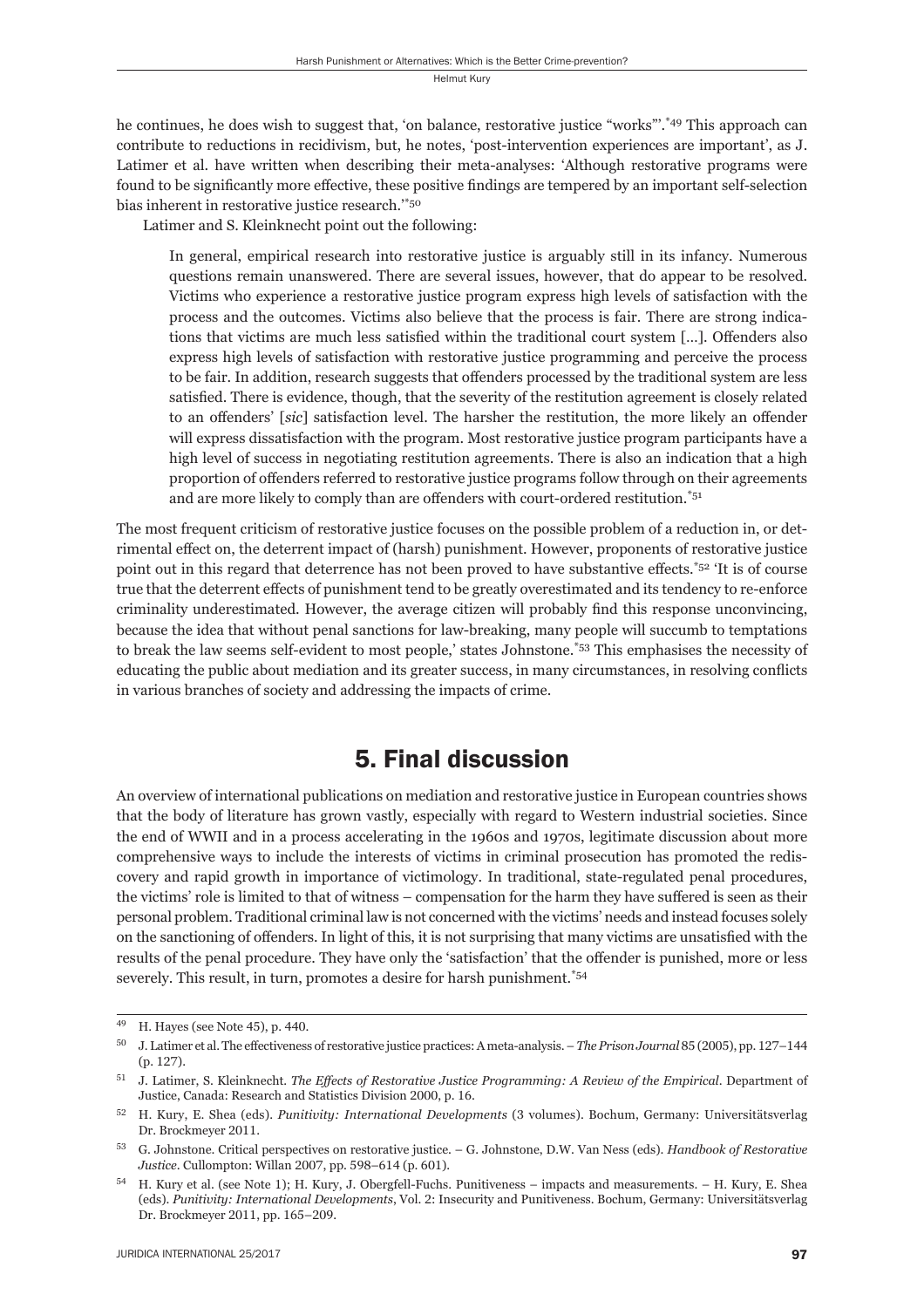Modern penal policy is predominantly focused on the restoration of 'penal peace' (the German concept is *Rechtsfrieden*), which does not automatically re-create social peace.<sup>\*55</sup> With penal peace, the primary concentration is on control and the prestige of penal law, which means that social peace has to be promoted separately. This includes an effort to avoid shifting the problem to the criminal act alone and look instead at its origins to find a more all-encompassing, holistic solution. Interpersonally oriented regulations have positive effects on socialisation and peace in a society, and once the people understand this, the role of pure criminal justice *per se* can be reduced.

R. Young points out that, according to the British Crime Survey (BCS), even in 1984, 51% of the victims interviewed said that they would be willing to meet the offender outside the courtroom, accompanied by an official 'helper', to speak about restitution. Answering a question formulated slightly differently in the BCS of 1998, 41% of the respondents accepted a meeting with the offender, in the presence of a third party, to ask questions about the background of the crime and to have an opportunity to tell the offender about the effects of the victimisation.<sup>\*56</sup> As A. Sanders emphasises, research has shown that if offenders understand the penal procedure and perceive it as legitimate, they also accept the result more readily, even in cases wherein they perceive the outcome to be unjust. The same is true for the victims.<sup>\*57</sup> Hopt and Steffek underscore that, if we are to advance as a society, the culture of reducing conflicts in a given society has to be promoted via clear information being supplied to judges, prosecutors, and especially the public.\*58

London summarises the positive results and the challenges associated with restorative justice thus:

Restorative justice is a bold and thought-provoking innovation that has engaged the energies and excited the hopes of criminal justice reformers throughout the world over the last several decades. And yet, while it has achieved outstanding results in thousands of programs, it has remained a marginal development because it has failed to articulate a theory and set of practice applicable to serious crimes and adult offenders.<sup>\*59</sup>

He points out that all parties profit from successful mediation:

For the victim, the restoration of trust approach offers the prospect of genuine repair for the material and emotional harm [...]. For the community, the restoration of trust offers the prospect of involvement in problem solving toward the goal of achieving safety and resolving ongoing conflicts. For the offender, the restoration of trust approach enhances the likelihood of regaining acceptance into the moral community of law-abiding people by the demonstration of accountability both for the material losses and the moral transgression involved in the crime.\*60

All modern systems of penal law are confronted with the question of how, if at all, to integrate victim– off ender restitution into the systems. International comparison by D. Rössner indicates that restitution should be included in all systems of criminal justice.<sup> $*61$ </sup> As the victims themselves report positive effects in most cases, mediation cannot be accused of – in line with a criticism commonly directed at them – exploiting victims to bring healing to offenders. Rather, it is a measure with positive effects on both parts: for offenders and victims alike.

Initially, mediation was established to help victims, to improve their condition in the wake of the victimisation and to give them better chances of receiving restitution for the damages. The plethora of research results now available shows clearly that this aim can be reached if the measure is taken in a professional manner. Most victims find that their situation has improved after participation in mediation and that they have gained greater chances of overcoming the harm caused by the crime than with classical penal procedures.

 $^{55}$  K. Sessar. *Wiedergutmachen oder Strafen. Einstellungen in der Bevölkerung und der Justiz* (see Note 10), p. 21.

<sup>&</sup>lt;sup>56</sup> R. Young (see Note 32), p. 137.

ɶɸ A. Sanders. Victim participation in an exclusionary criminal justice system. – C. Hoyle, R. Young (eds). *New Visions of Crime Victims*. Oxford; Portland, Oregon: Hart Publishing 2002, pp. 197-222 (p. 222). DOI: https://doi. org/10.5040/9781472559258.ch-008.

 $58$  K.J. Hopt et al. (see Note 1), p. 79.

<sup>&</sup>lt;sup>59</sup> R. London (see Note 2), p. 315.

<sup>&</sup>lt;sup>60</sup> *Ibid.*, p. 320.

 $61$  D. Rössner (see Note 16), p. 894.